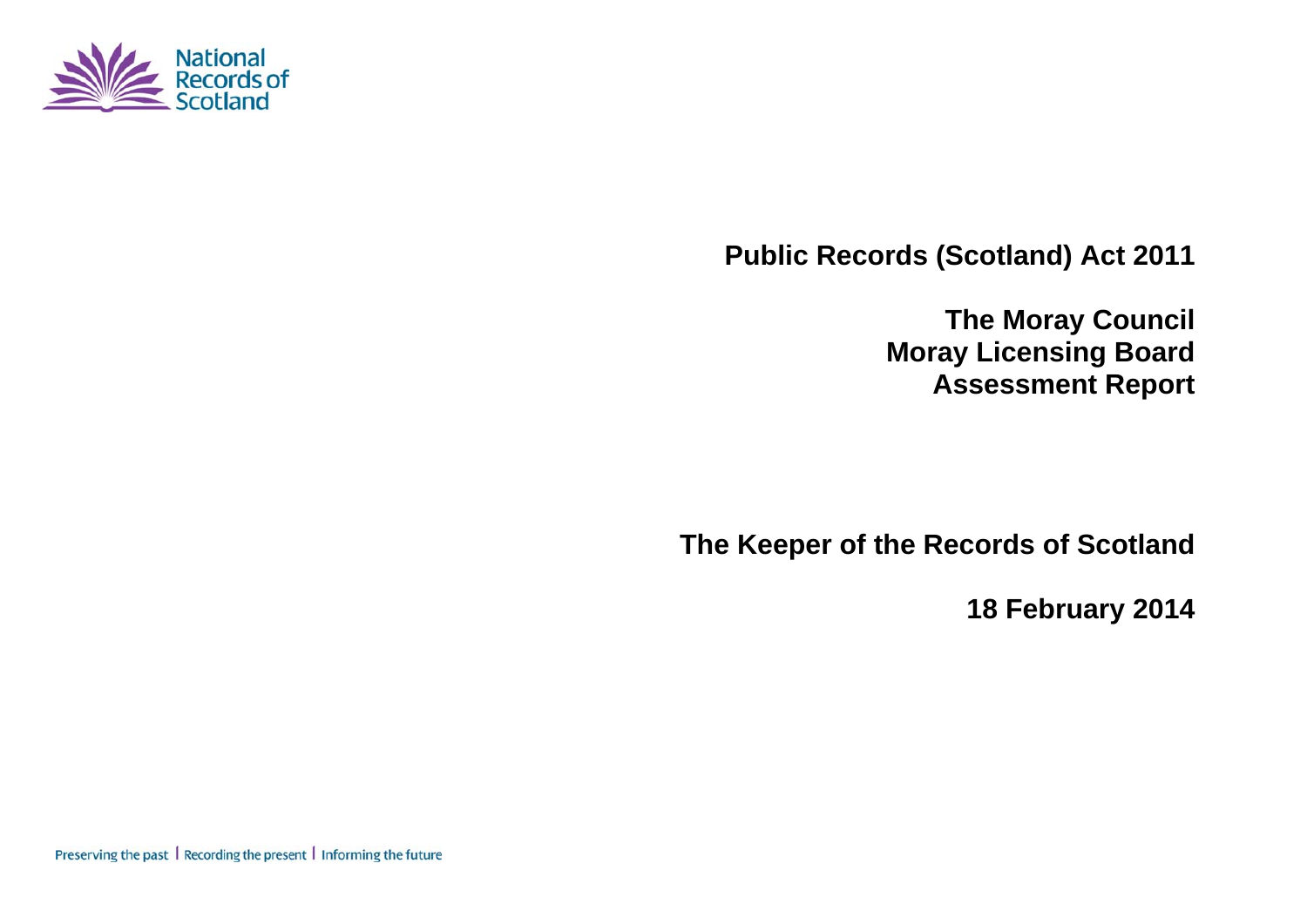## **Contents**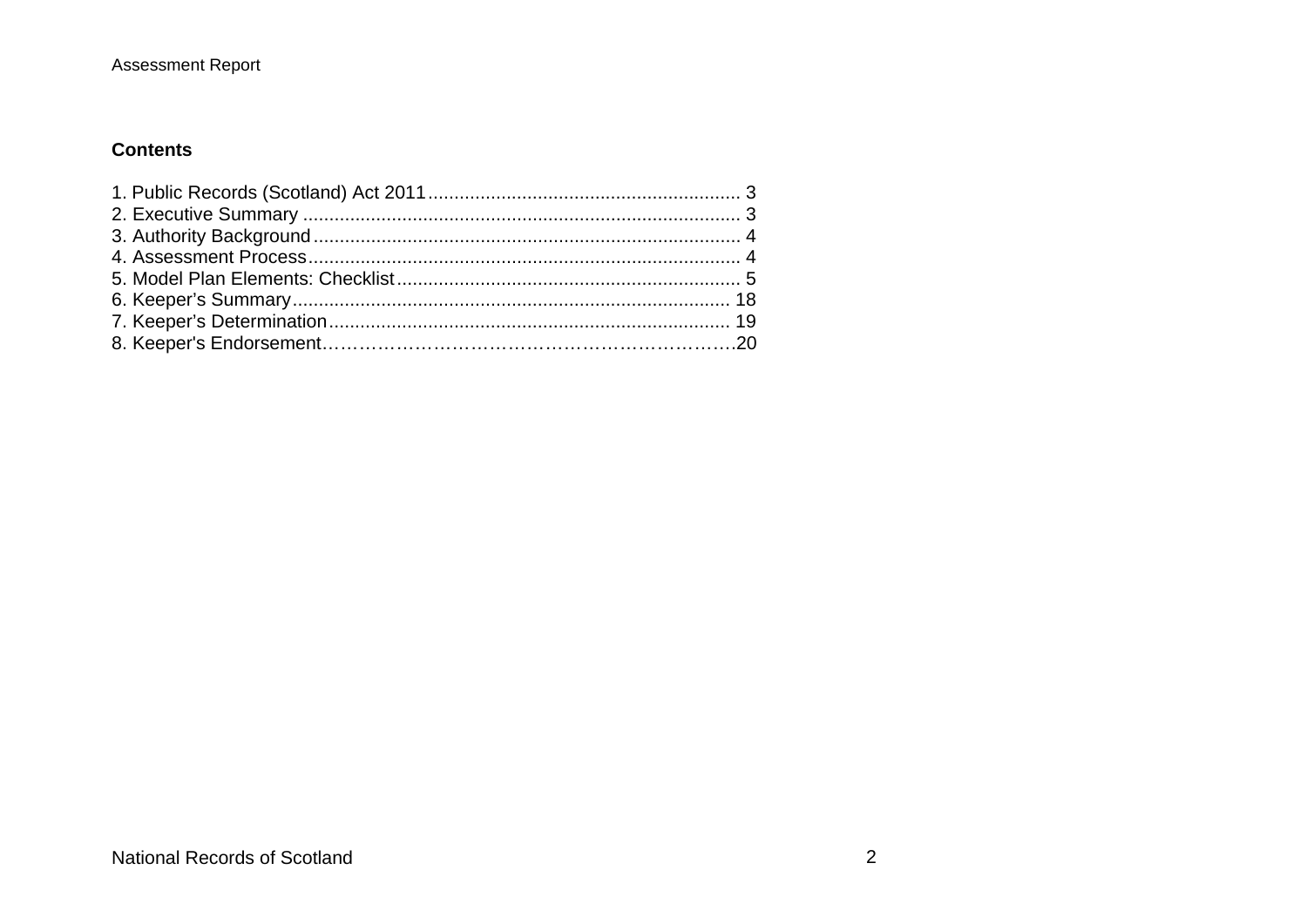# **1. Public Records (Scotland) Act 2011**

The Public Records (Scotland) Act 2011 (the Act) received Royal assent on 20 April 2011. It is the first new public records legislation in Scotland since 1937 and came fully into force on 1 January 2013. Its primary aim is to promote efficient and accountable record keeping by named Scottish public authorities.

The Act has its origins in *The Historic Abuse Systemic Review: Residential Schools and Children's Homes in Scotland 1950-1995* (The Shaw Report) published in 2007. The Shaw Report recorded how its investigations were hampered by poor record keeping and found that thousands of records had been created, but were then lost due to an inadequate legislative framework and poor records management. Crucially, it demonstrated how former residents of children's homes were denied access to information about their formative years. The Shaw Report demonstrated that management of records in all formats (paper and electronic) is not just a bureaucratic process, but central to good governance and should not be ignored. A follow-up review of public records legislation by the Keeper of the Records of Scotland (the Keeper) found further evidence of poor records management across the public sector. This resulted in the passage of the Act by the Scottish Parliament in March 2011.

The Act requires a named authority to prepare and implement a records management plan (RMP) which must set out proper arrangements for the management of its records. A plan must clearly describe the way the authority cares for the records that it creates, in any format, whilst carrying out its business activities. The RMP must be agreed with the Keeper and regularly reviewed.

## **2. Executive Summary**

This report sets out the findings of the Keeper's assessment of the RMP of **The Moray Council** and **Moray Licensing Board** by the Public Records (Scotland) Act 2011 Assessment Team following its submission to the Keeper on 22<sup>nd</sup> November 2013.

The assessment considered whether the RMP of **The Moray Council** and **Moray Licensing Board** was developed with proper regard to the 14 elements of the Keeper's statutory Model Records Management Plan (the Model Plan) under section 8(3) of the Act, and whether in this respect it complies with it and the specific requirements of the Act.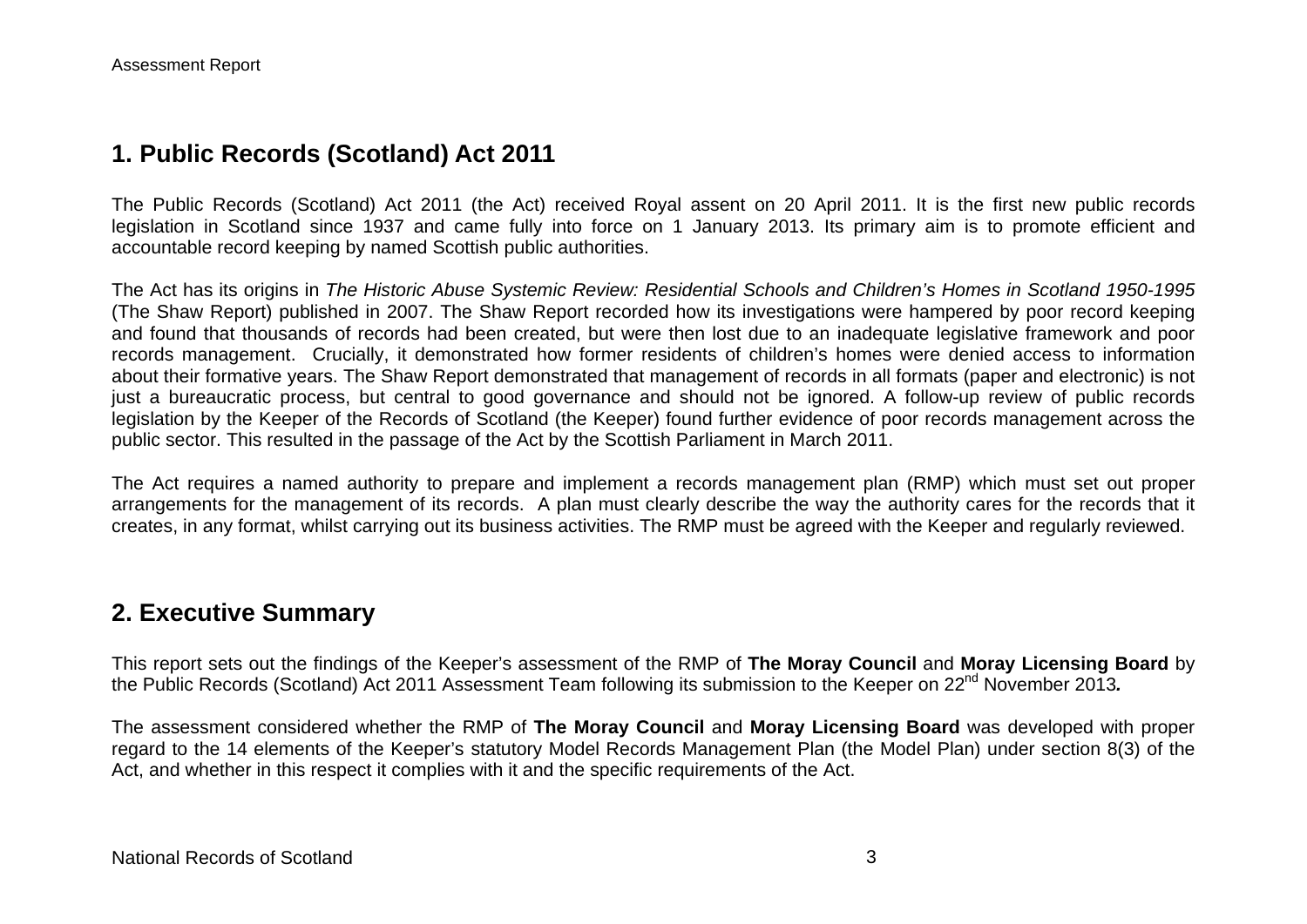The outcome of the assessment and the Keeper's decision on whether the RMP of **The Moray Council** and **Moray Licensing Board** complies with the Act can be found under section 7 of this report with relevant recommendations.

# **3. Authority Background**

Local government in Scotland comprises 32 unitary local authorities, responsible for the provision of a range of public services. The Moray Council is one of these authorities http://www.moray.gov.uk/. It provides services to the people of Moray, such as education, social care, waste management, cultural services and planning.

Licensing is the responsibility of Licensing Boards under powers contained in the Licensing (Scotland) Act 2005. Local Licensing Boards have wide discretion to determine appropriate licensing arrangements according to local needs and circumstances and their own legal advice. Each local government area must have a Licensing Board. Moray Licensing Board consists of 9 Board members.

## **4. Keeper's Assessment Process**

The RMP was assessed by the Public Records (Scotland) Act Assessment Team on behalf of the Keeper. Assessors used the checklist elements listed in section 5, to establish whether **The Moray Council** and **Moray Licensing Board's** RMP was developed with proper regard to the elements of the Model Plan and is compliant with the Act. The assessment also considered whether there was sufficient supporting evidence of such compliance.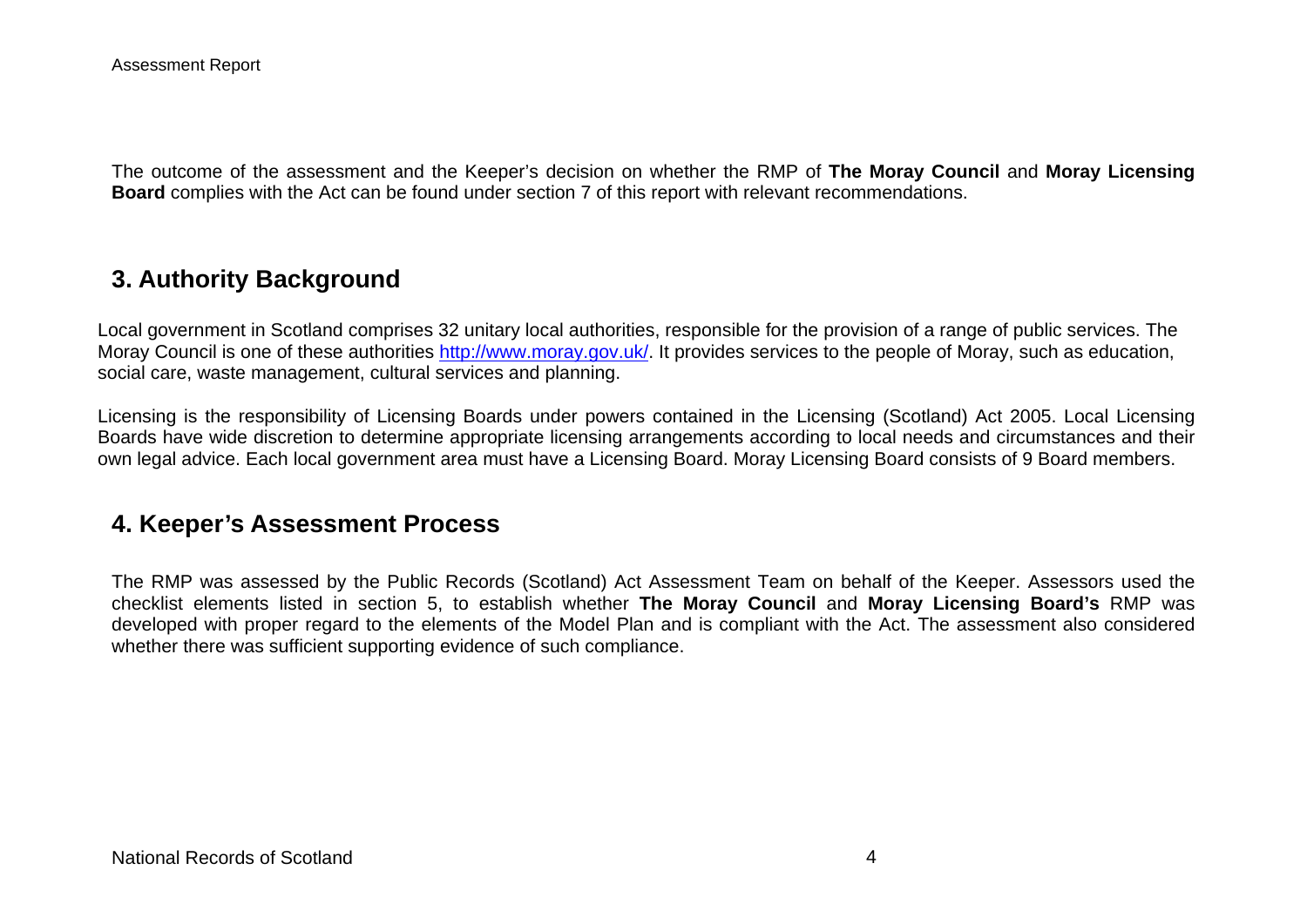# **5. Model Plan Elements: Checklist**

#### **Key:**

| G. | The Keeper agrees this<br>element of an<br>authority's plan. | A | The Keeper agrees this<br>element of an authority's<br>plan as an 'improvement<br>model'. This means that<br>he is convinced of the<br>authority's commitment to<br>closing a gap in<br>provision. He will request<br>that he is updated as | R. | There is a serious<br>gap in provision<br>for this element<br>with no clear<br>explanation of how<br>this will be<br>addressed. The<br>Keeper may<br>choose to return |
|----|--------------------------------------------------------------|---|---------------------------------------------------------------------------------------------------------------------------------------------------------------------------------------------------------------------------------------------|----|-----------------------------------------------------------------------------------------------------------------------------------------------------------------------|
|    |                                                              |   | work on this element<br>progresses.                                                                                                                                                                                                         |    | the RMP on this<br>basis.                                                                                                                                             |

#### **N. B. For simplicity, as the plan relates to the records management provision for both public authorities, the use of 'Moray Council' should be taken to refer to that organisation as well as the Moray Licensing Board.**

| <b>Element</b>                                       | <b>Present</b> | <b>Evidence</b> | <b>Notes</b>                                                                                                                                                                                                                                                       |
|------------------------------------------------------|----------------|-----------------|--------------------------------------------------------------------------------------------------------------------------------------------------------------------------------------------------------------------------------------------------------------------|
| 1. Senior<br><b>Officer</b><br>Compulsory<br>element |                |                 | Mr Roderick Burns, Chief Executive of The Moray Council, has signed a covering<br>letter, dated 7 <sup>th</sup> November 2013, approving the RMP document. Mr Burns' contact<br>details are provided in the RMP.                                                   |
|                                                      |                |                 | In a separate covering letter, dated 23 October 2013, Rhona Gunn, Head of Legal &<br>Democratic Services approves the plan on behalf of Moray Licensing Board. Section<br>3.0 of the plan specifically states that it refers to the licensing board as well as the |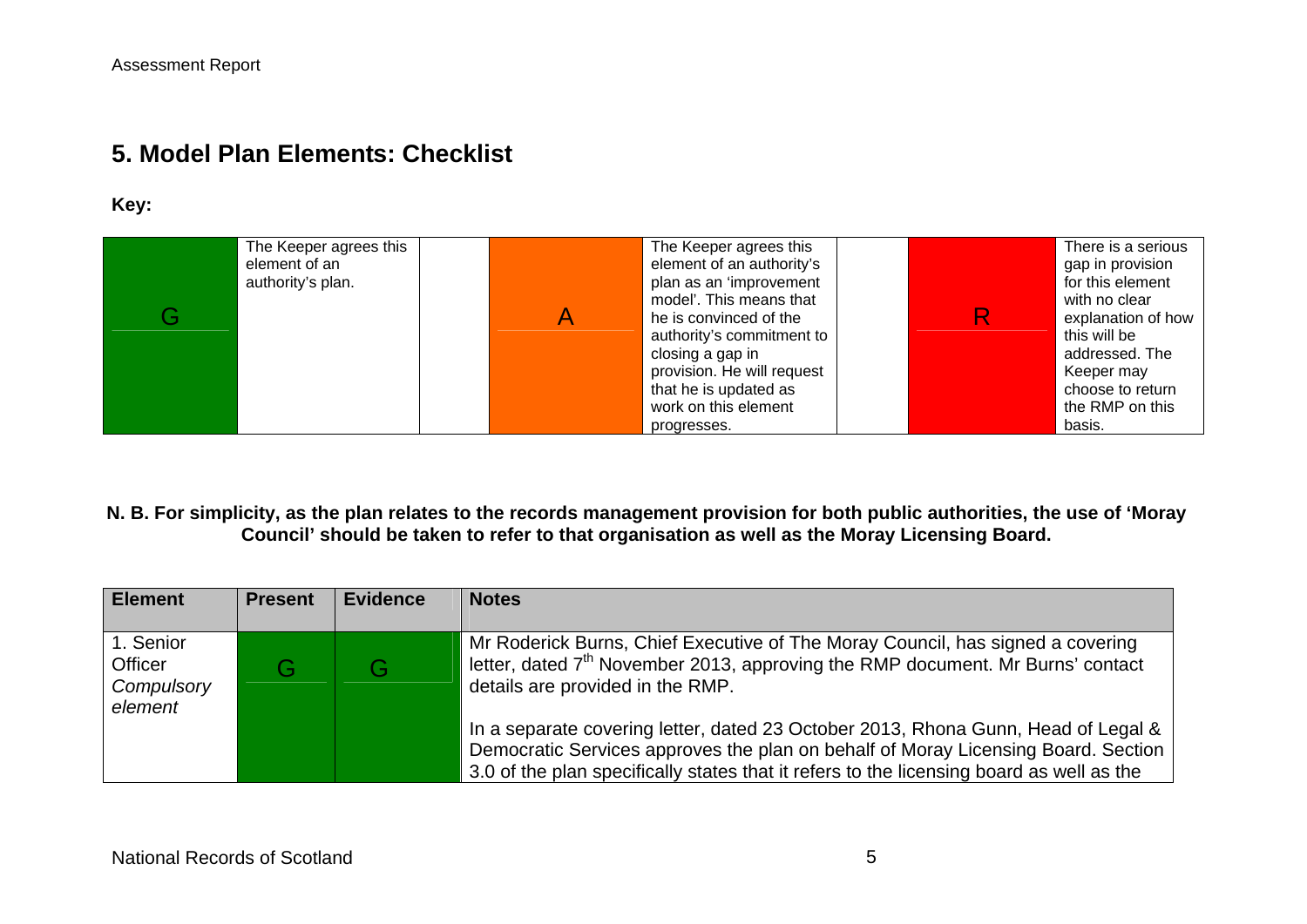|                                     |   |   | council.                                                                                                                                                                                                                                                                                                                                                                                                    |
|-------------------------------------|---|---|-------------------------------------------------------------------------------------------------------------------------------------------------------------------------------------------------------------------------------------------------------------------------------------------------------------------------------------------------------------------------------------------------------------|
|                                     |   |   | The Keeper acknowledges, therefore, that the licensing board are content that their<br>submission has been combined with that of the council.                                                                                                                                                                                                                                                               |
|                                     |   |   | He also agrees that appropriate people have been identified as having senior<br>management responsibility for the records management plan.                                                                                                                                                                                                                                                                  |
| 2. Records<br>Manager<br>Compulsory |   |   | The Moray Council Records Manager, Eleanor Rowe is identified in the plan as the<br>individual responsible for the implementation of the plan.                                                                                                                                                                                                                                                              |
| element                             | G | G | A detailed job description and person specification for the records manager post has<br>been submitted in evidence. This document demonstrates the reporting structure.<br>The Keeper notes that this job description does not refer specifically to the<br>implementation of the Records Management Plan under PRSA and refers to NRS<br>as 'NAS' (for example at 5.5.4). This document may need updating. |
|                                     |   |   | Ms Rowe has responsibility for Data Protection, record destruction and for staff<br>development, providing leadership on records management training.                                                                                                                                                                                                                                                       |
|                                     |   |   | The Keeper agrees that an appropriate person has been identified to implement the<br>RMP.                                                                                                                                                                                                                                                                                                                   |
| 3. Policy<br>Compulsory<br>element  | G | G | The Moray Council has a detailed Records & Information Management Policy which<br>has been provided. This policy, original approved by the Full Council in 2006 has<br>been expanded to include information management and most recently approved by<br>the Corporate Management Team in October 2013.                                                                                                      |
|                                     |   |   | The policy is publically available at:<br>http://www.moray.gov.uk/moray_standard/page_46084.html                                                                                                                                                                                                                                                                                                            |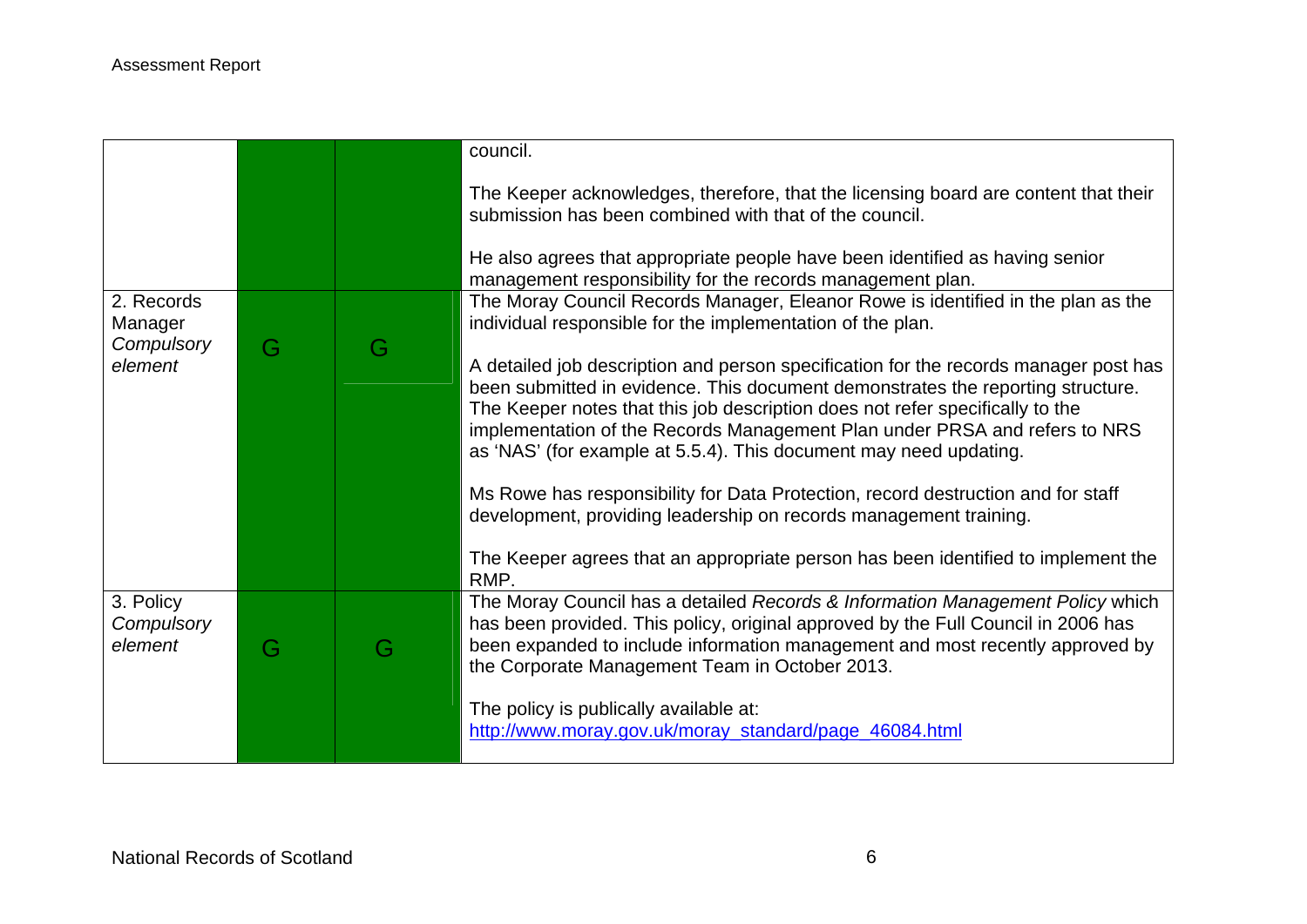|                               |   |              | The Records & Information Management Policy supports the council's Designing<br>Better Services programme (see Designing Better Services under General<br>Comment below). It correctly identifies records as 'a valuable and tangible asset'<br>(introduction) and specifically mentions PRSA. Section 13 of the policy is particularly<br>effective, setting out the benefits of records management as bullet points. The policy<br>also includes Key Performance Indicators as section 14 and stresses staff training<br>throughout, including a lack of training as a 'risk'. |
|-------------------------------|---|--------------|----------------------------------------------------------------------------------------------------------------------------------------------------------------------------------------------------------------------------------------------------------------------------------------------------------------------------------------------------------------------------------------------------------------------------------------------------------------------------------------------------------------------------------------------------------------------------------|
|                               |   |              | The introduction section of the RMP itself (1.0) also provides a good explanation of<br>the importance of records as a business asset. Section 2.0 includes a definition of a<br>'record' for the purposes of The Moray Council's business.                                                                                                                                                                                                                                                                                                                                      |
|                               |   |              | The policy applies to partner organisations and third party contractors (see element<br>4 below)                                                                                                                                                                                                                                                                                                                                                                                                                                                                                 |
|                               |   |              | Also, in evidence, the council has submitted their Records Management Handbook<br>(version 1.0, 2013).                                                                                                                                                                                                                                                                                                                                                                                                                                                                           |
|                               |   |              | The Keeper agrees that The Moray Council has an operational records<br>management policy appropriate for their business, strongly supported by the<br>introduction to the RMP itself.                                                                                                                                                                                                                                                                                                                                                                                            |
| 4. Business<br>Classification |   |              | The Moray Council has provided their EDRMS 'architecture' as a business<br>classification. This is currently incomplete but the structure is robust and appears to                                                                                                                                                                                                                                                                                                                                                                                                               |
|                               | A | $\mathsf{A}$ | take account of all the functions of The Moray Council and Licensing Board. The<br>EDRM being implemented is SharePoint 2010. This is still in development, but The<br>Moray Council shows real commitment to rolling this scheme out. The Keeper<br>understands that 2016 is the current target date for completion of the DBS project,<br>which is behind the introduction of the EDRMS.                                                                                                                                                                                       |
|                               |   |              | The use of the EDRM is explained in section 4.3 'Document Management' of the                                                                                                                                                                                                                                                                                                                                                                                                                                                                                                     |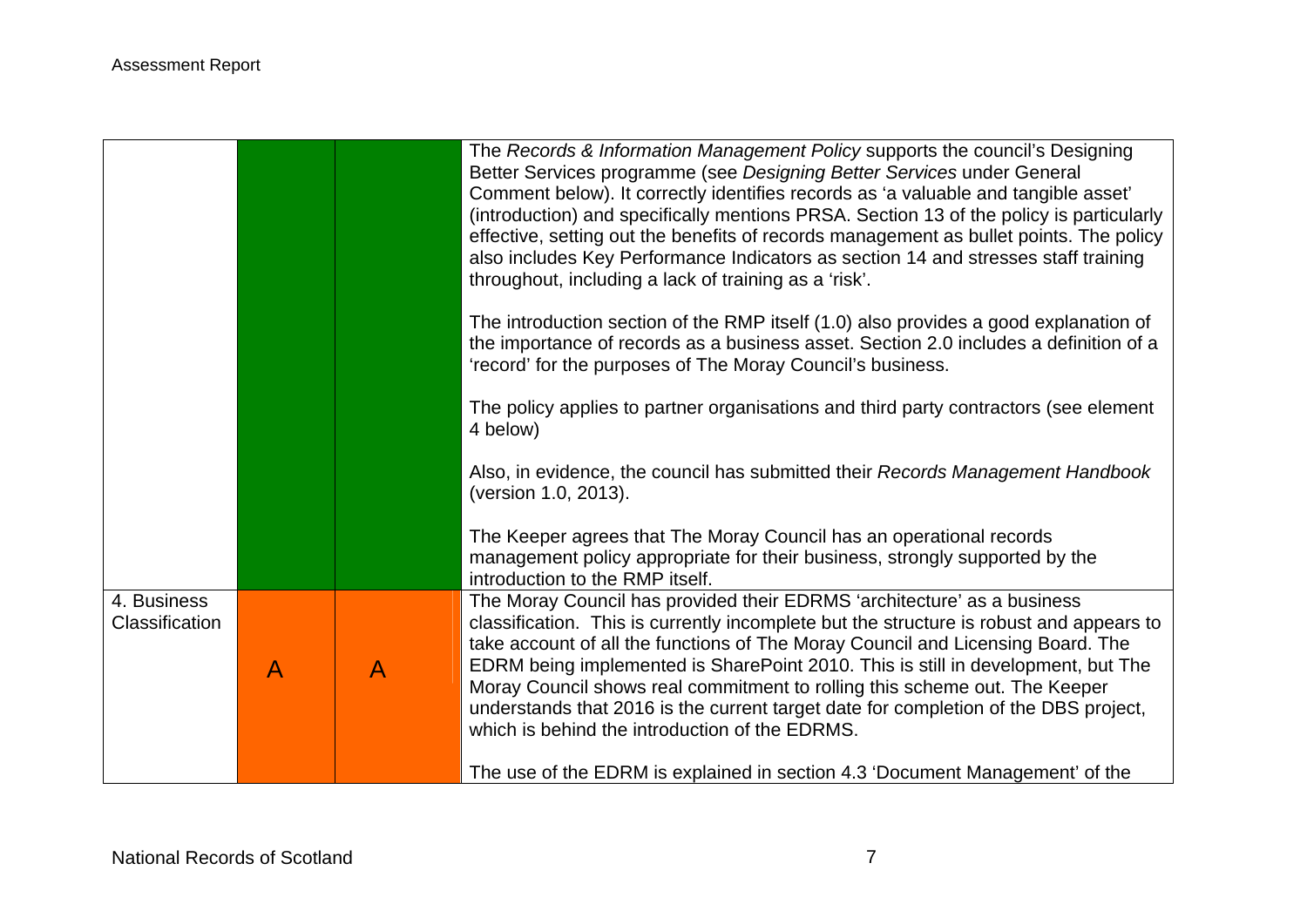| additional evidence and in section 3 of the Records Management Handbook.                                                                                                                                                                                                                                                                                                                                                                                                                |
|-----------------------------------------------------------------------------------------------------------------------------------------------------------------------------------------------------------------------------------------------------------------------------------------------------------------------------------------------------------------------------------------------------------------------------------------------------------------------------------------|
| The council has adopted a functional scheme for their business classification.<br>Although, this must remain a business decision for the council, the Keeper<br>acknowledges that a functional arrangement (rather than following corporate<br>hierarchy) is currently considered best practice. An explanation of why this is so is<br>provided as part of the text of element 4 in the council RMP.                                                                                   |
| The council has opted for the esd toolkit:<br>http://www.esd.org.uk/esdtoolkit/default.aspx which is facilitated by the Local<br>Government Association (LGA). The toolkit has been 'tailored to the needs of the<br>Council'.                                                                                                                                                                                                                                                          |
| The council has a paper closed records store for the storage of paper records under<br>retention. This is a separate issue from archiving in the heritage service (see<br>element 7 below).                                                                                                                                                                                                                                                                                             |
| Paper records are being phased out of the council records management system and<br>there is a back-scanning project in place. However, the council correctly recognise<br>that for legal reasons some paper records will be required to be retained. These are<br>recorded in the BCS. For example when a 'signed original record is required for<br>legal purposes.' Scanning is done 'to legal evidential standards to ensure that<br>electronic information is acceptable in court.' |
| There is a recognition of the risk associated with mobile devices and an instruction<br>for staff to check records back into the EDRM and then destroy the mobile version<br>(Section 4.3 'Document Management' of the additional Elements). There is a clear<br>instruction in the Records & Information Management Policy that the EDRMS will be<br>the only acceptable record store - with a few exceptions, for professional (legal?)<br>reasons.                                   |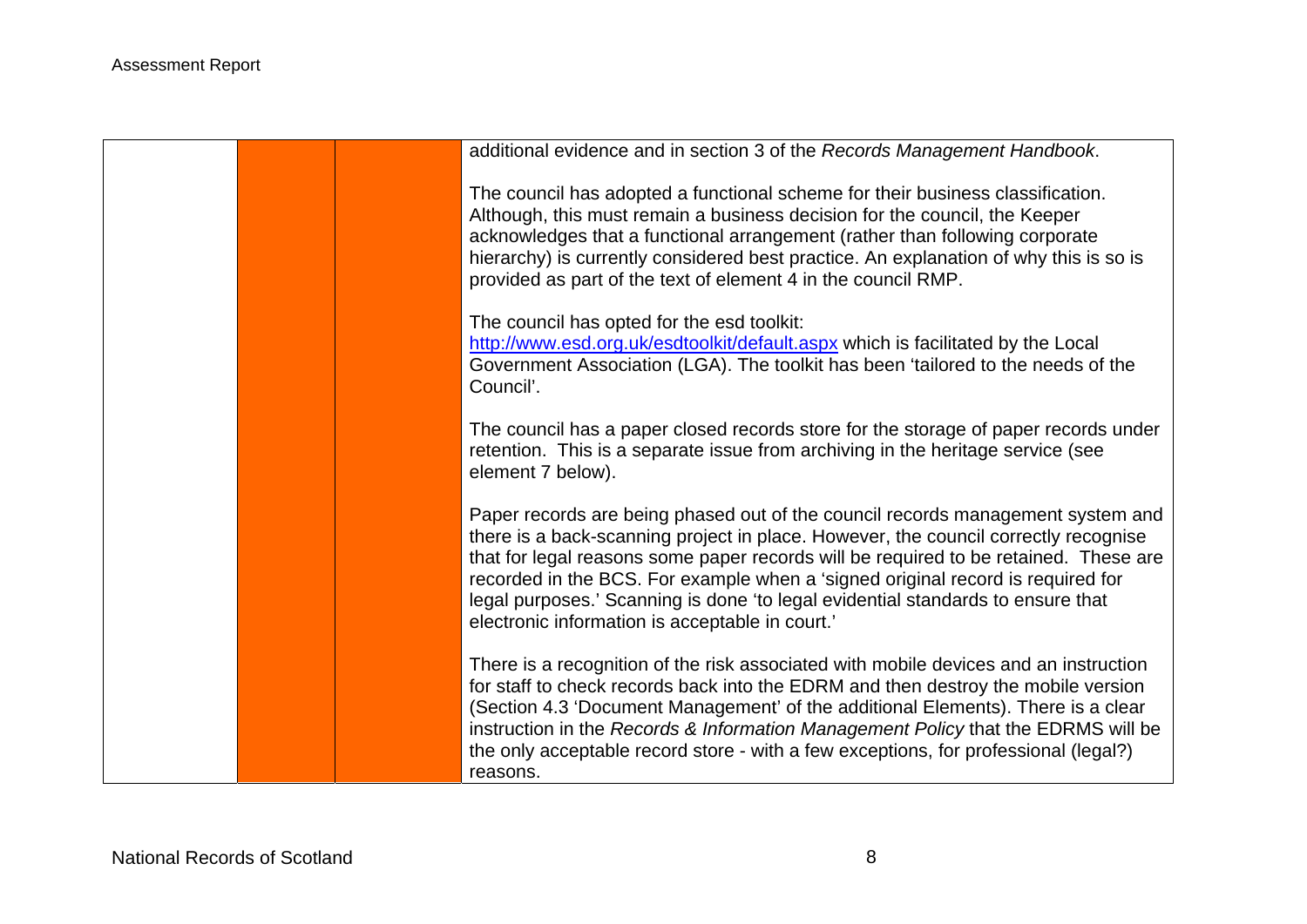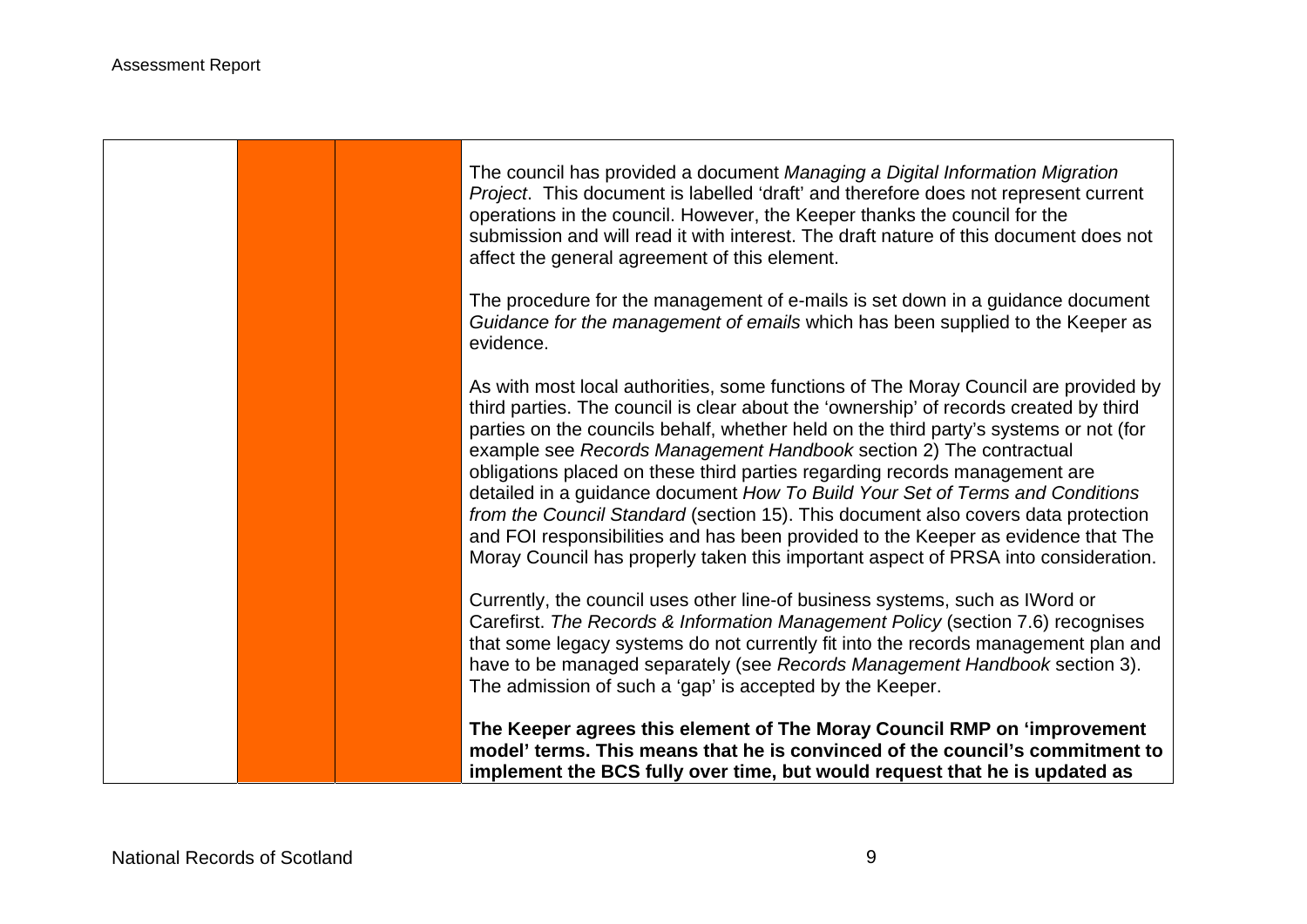|                                              |   |   | this project progresses.                                                                                                                                                                                                                                                                                                |
|----------------------------------------------|---|---|-------------------------------------------------------------------------------------------------------------------------------------------------------------------------------------------------------------------------------------------------------------------------------------------------------------------------|
| 5. Retention<br>schedule                     |   |   | The Moray Council has provided the 2013 version of its retention and disposal<br>schedule. The 'Procurement' function retention schedule (2011) appears separately<br>and has also been provided.                                                                                                                       |
|                                              | G | G | The retention schedule was developed in consultation with local service areas, not<br>imposed centrally. For a large complex organisation the Keeper agrees that this is<br>good practice.                                                                                                                              |
|                                              |   |   | Moray Council's retention schedule was utilised in the development of the well<br>regarded Scottish Local Authority Retention Schedules<br>http://www.scottisharchives.org.uk/projects/toolsstandards/retentionschedules/sched<br>ules                                                                                  |
|                                              |   |   | The current retention schedule is under review as part of the improvement plan (see<br>element 4 above) There is a stated commitment, at 4.1 of the additional elements,<br>that an electronic preservation strategy will be developed. The Keeper requests<br>sight of that strategy when it is available.             |
|                                              |   |   | The Keeper agrees that The Moray Council has an operational retention schedule<br>that covers all the functions of the authority.                                                                                                                                                                                       |
| 6. Destruction<br>Arrangements<br>Compulsory |   |   | The Moray Council has provided has provided a suite of guidance and policies<br>relating to the secure irretrievable destruction of records.                                                                                                                                                                            |
| element                                      | G | G | The submitted evidence includes the document Identification of and Secure disposal<br>of Confidential, personal, Sensitive and Commercially Sensitive Records (which<br>includes a flow chart), a destruction authorisation template as an example and a<br>sample destruction certificate from a third party provider. |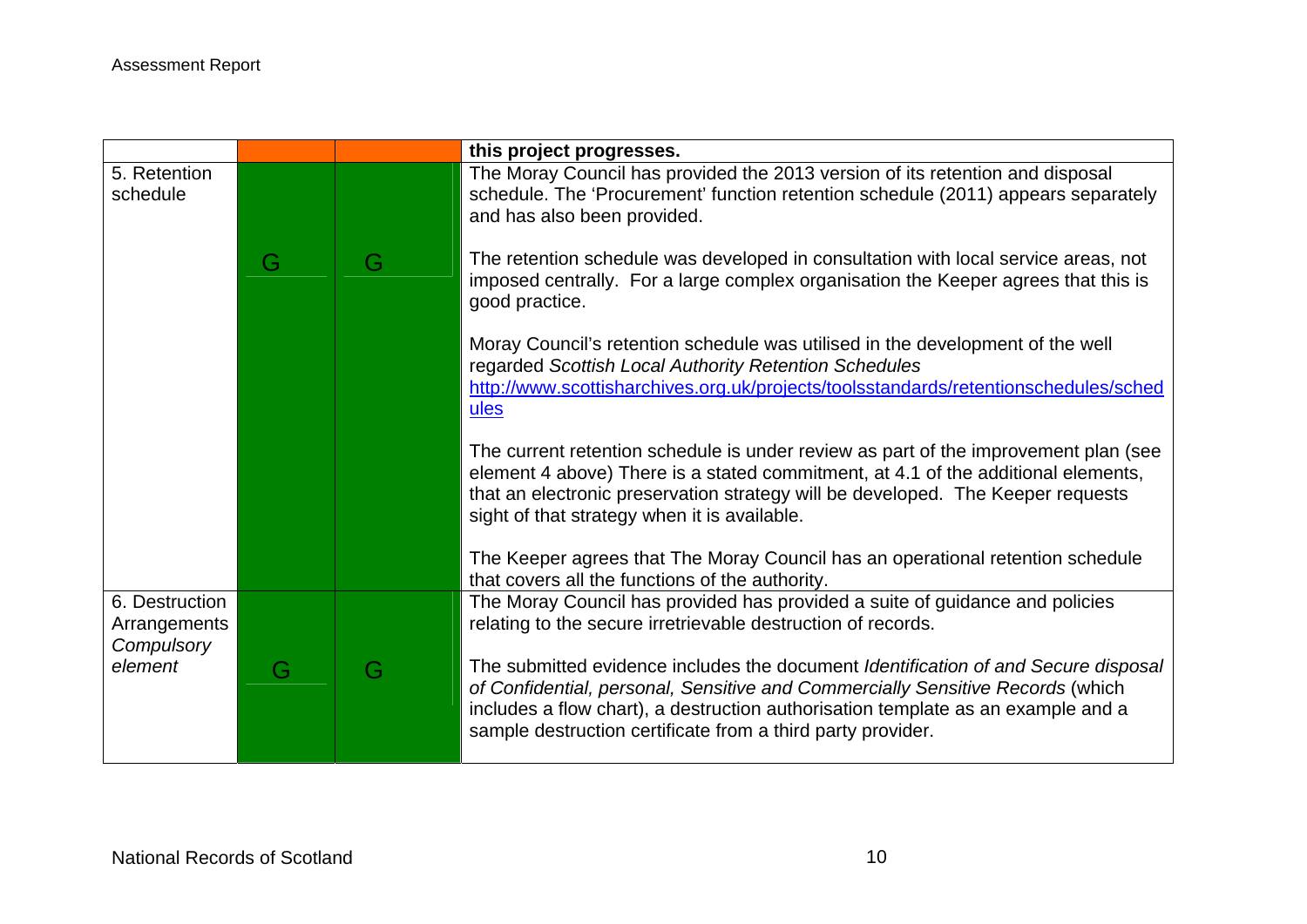|                                                       |              |              | Hardware is destroyed by the same third party provider.                                                                                                                                                                                                                                                                                                                                                              |
|-------------------------------------------------------|--------------|--------------|----------------------------------------------------------------------------------------------------------------------------------------------------------------------------------------------------------------------------------------------------------------------------------------------------------------------------------------------------------------------------------------------------------------------|
|                                                       |              |              | The procedure for the management of e-mails is set down in a guidance document<br>Guidance for the management of emails which has been supplied to the Keeper as<br>evidence.                                                                                                                                                                                                                                        |
|                                                       |              |              | Electronic records held on the EDRMS system will be automatically deleted at the<br>end of their retention period. This system is not yet fully in place but is part of an<br>improvement plan that the council has committed to (see element 4 above)                                                                                                                                                               |
|                                                       |              |              | There is a recognition of the risk associated with mobile devices and an instruction<br>for staff to check records back into the EDRM and then destroy the mobile version<br>(Section 4.3 'Document Management' of the additional Elements).                                                                                                                                                                         |
|                                                       |              |              | The importance of the destruction of back-up copies is mentioned in several places<br>(for example the Records & Information Management Policy section 8, Identification<br>& Secure Disposal of Confidential section 1, and the Records Management<br>Handbook section 18). The RMP clearly states that backed-up records remain on<br>the ICT backup system for a further 3 months and are then routinely deleted. |
| 7. Archiving<br>and Transfer<br>Compulsory<br>element | $\mathsf{A}$ | $\mathsf{A}$ | Moray Council transfer records to the Moray Local Heritage Centre for permanent<br>preservation. The Council have provided a suite of archive policies (the Collecting<br>Policy approved by NAS in 2008) as evidence that policies and procedures are in<br>place to ensure this transfer is carried out in an appropriate manner.                                                                                  |
|                                                       |              |              | A small section of the records created by The Moray Council are deposited with<br>Aberdeen City Archives.                                                                                                                                                                                                                                                                                                            |
|                                                       |              |              | Arrangements to transfer records from the EDRMS to the archive are not yet fully in<br>place. The council has provided a document Managing a Digital Information                                                                                                                                                                                                                                                     |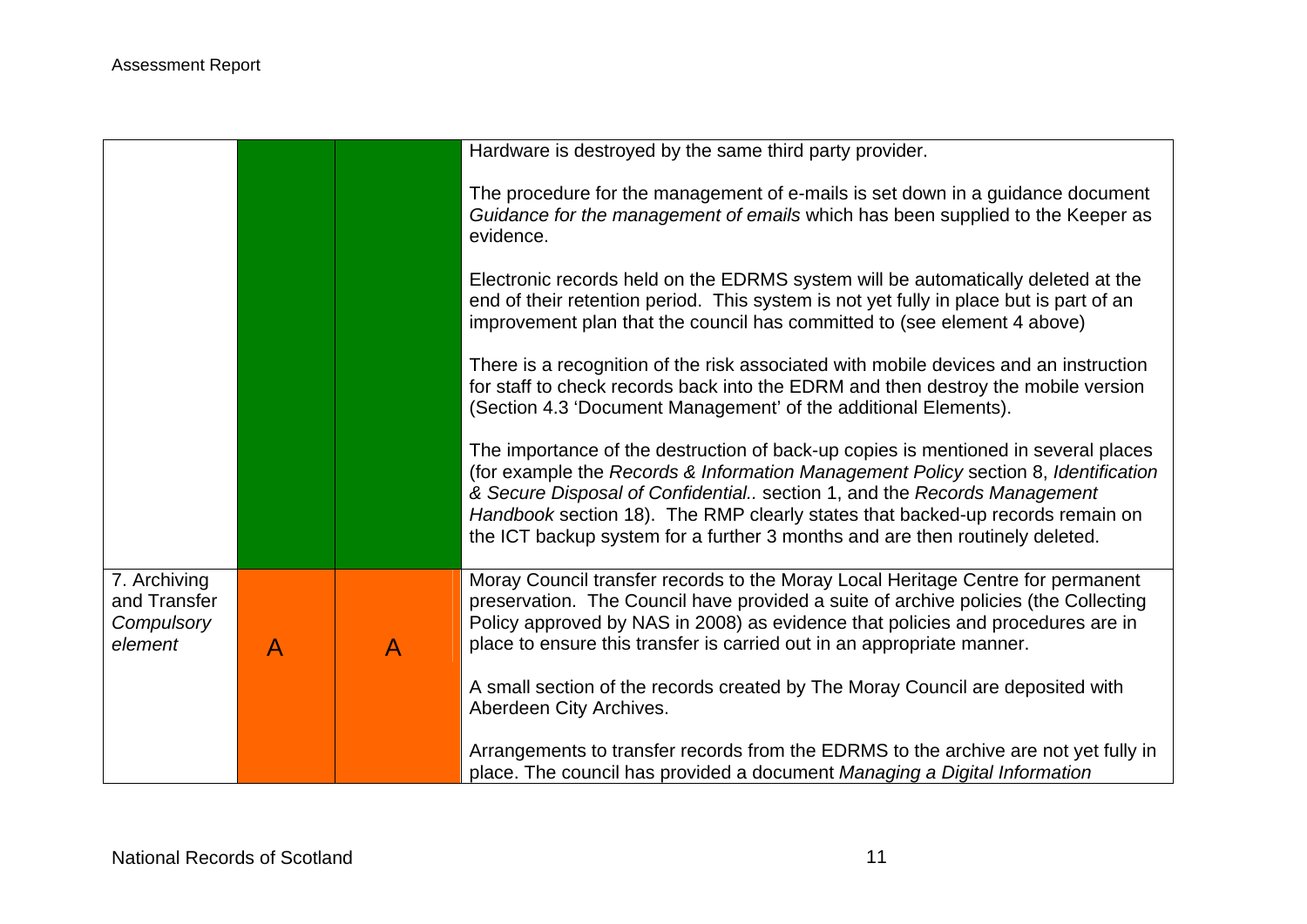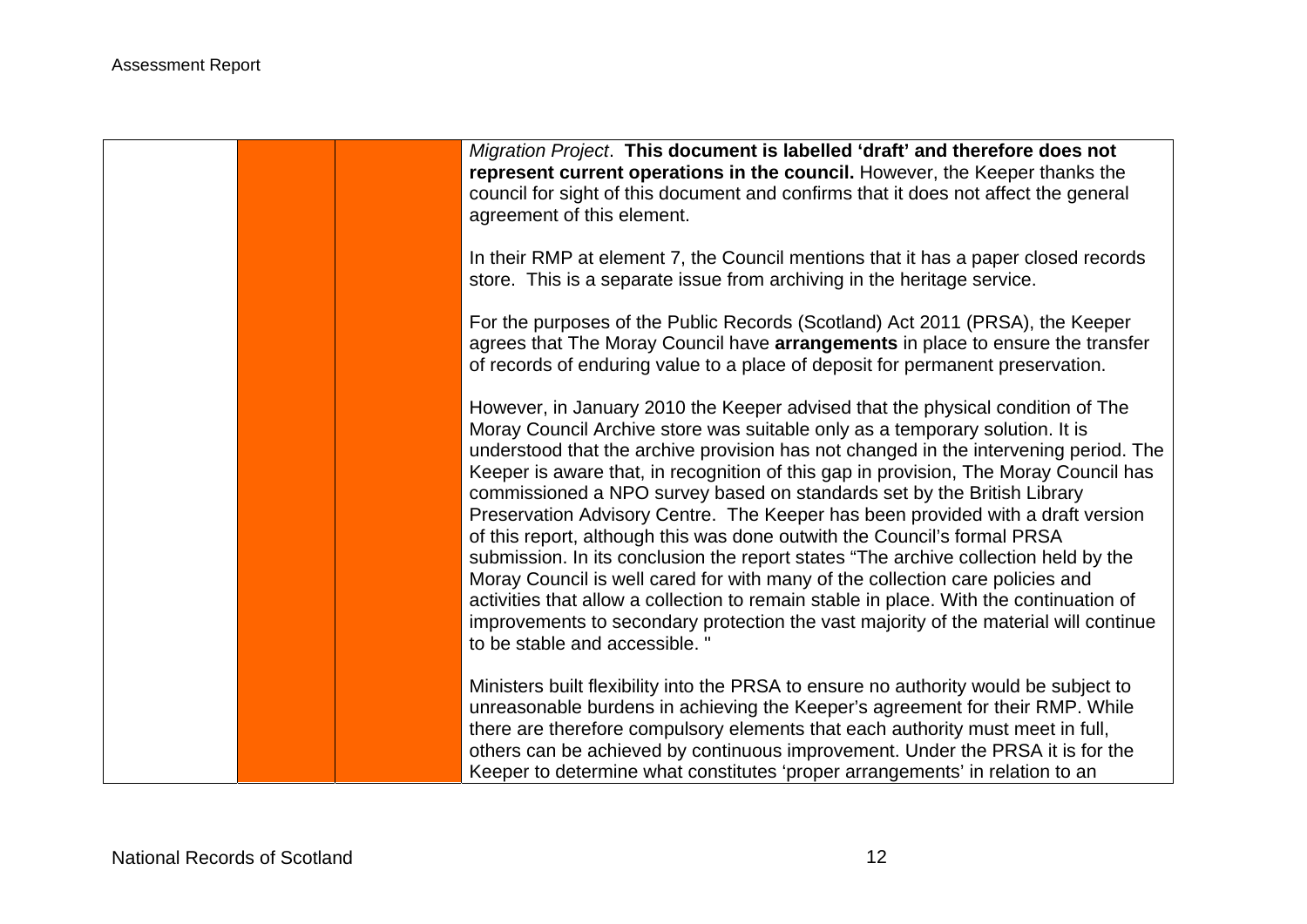|                |  | authority's records management provision, including its archive facility. It is the case<br>that The Moray Council's RMP meets its statutory obligations in relation to element<br>7 - Archiving and Transfer Arrangements - by having in place robust policies and<br>procedures for the transfer of records of enduring value to a place of permanent<br>deposit.<br>Subsequent to the Keeper's recommendation in 2010 that Moray's archive was<br>suitable only as a temporary solution the Council actively considered improvements<br>to its archive facility. It appears, however, that the facility remains without any<br>significant upgrade and current proposals to provide improved archive premises are<br>in serious danger of not being progressed at this time.<br>The Keeper's agreement under this element of the RMP must therefore be<br>conditional on the acceptance of his recommendations to ensure that The Moray<br>Council's archive provision is subject to measurable continuous improvement. |
|----------------|--|----------------------------------------------------------------------------------------------------------------------------------------------------------------------------------------------------------------------------------------------------------------------------------------------------------------------------------------------------------------------------------------------------------------------------------------------------------------------------------------------------------------------------------------------------------------------------------------------------------------------------------------------------------------------------------------------------------------------------------------------------------------------------------------------------------------------------------------------------------------------------------------------------------------------------------------------------------------------------------------------------------------------------|
|                |  | The Keeper will agree this element subject to:                                                                                                                                                                                                                                                                                                                                                                                                                                                                                                                                                                                                                                                                                                                                                                                                                                                                                                                                                                             |
|                |  | (a) The final version of the NPO report being provided when available. This<br>should be done as an update to The Moray Council's PRSA submission. The<br>Keeper expects the Moray Council will consider, and where possible act upon,<br>the findings of this report.                                                                                                                                                                                                                                                                                                                                                                                                                                                                                                                                                                                                                                                                                                                                                     |
|                |  | (b) The Keeper and The Moray Council are to engage, separately from the<br>PRSA process, to make arrangements for an on-site review of the council's<br>archive provision. This review would be carried out by specialist staff from<br>the Keeper's Records and Archives Division at a mutually suitable time.                                                                                                                                                                                                                                                                                                                                                                                                                                                                                                                                                                                                                                                                                                            |
| 8. Information |  | Moray Council has supplied the Keeper with its ICT Information Security Policy                                                                                                                                                                                                                                                                                                                                                                                                                                                                                                                                                                                                                                                                                                                                                                                                                                                                                                                                             |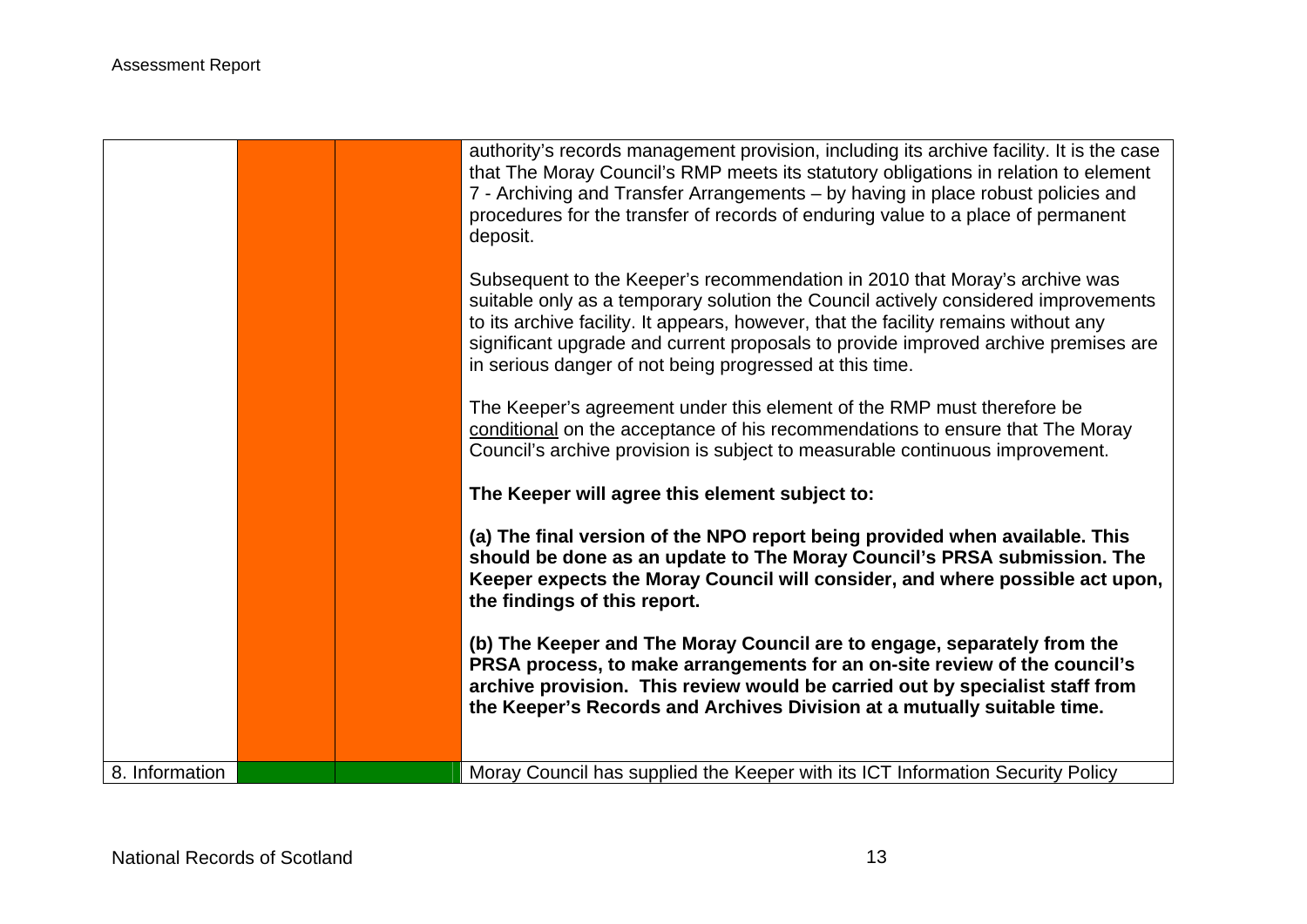| Security<br>Compulsory<br>element | G | G | (2009) and a strong EDRMS access policy. Security of paper records, including a<br>clear-desk policy is included in the Records Management handbook.                                                                                                                                      |
|-----------------------------------|---|---|-------------------------------------------------------------------------------------------------------------------------------------------------------------------------------------------------------------------------------------------------------------------------------------------|
|                                   |   |   | The council operates an Information Security Group. The representatives that sit on<br>this group are detailed in the RMP.                                                                                                                                                                |
|                                   |   |   | Paper records, and hardware, are destroyed by a contracted third party (see<br>element 6 above). The council are considering, according to the Records &<br>Information Management Policy, the introduction of security markings.                                                         |
|                                   |   |   | The security of the scanning process is covered by the Records & Information<br>Management Policy (section 7.2)                                                                                                                                                                           |
|                                   |   |   | A 'Think Privacy' poster to be displayed in staff areas has also been supplied. The<br>Keeper commends this as a valuable awareness-raising exercise.                                                                                                                                     |
|                                   |   |   | There is a section on encryption of mobile devices in the RMP (4.3 'Document<br>Management' of the additional Elements).                                                                                                                                                                  |
|                                   |   |   | The procedure for the management of e-mails is set down in a guidance document<br>Guidance for the management of emails which has been supplied to the Keeper as<br>evidence. This excellent guidance document details the risks of using e-mail to<br>communicate sensitive information. |
|                                   |   |   | A training module specifically for Information Security is in development. The<br>Keeper would be pleased to see this when completed.                                                                                                                                                     |
|                                   |   |   | The Keeper agrees that The Moray Council properly considers information security.                                                                                                                                                                                                         |
| 9. Data                           |   |   | The Moray Council provides its service users with information on data protection,                                                                                                                                                                                                         |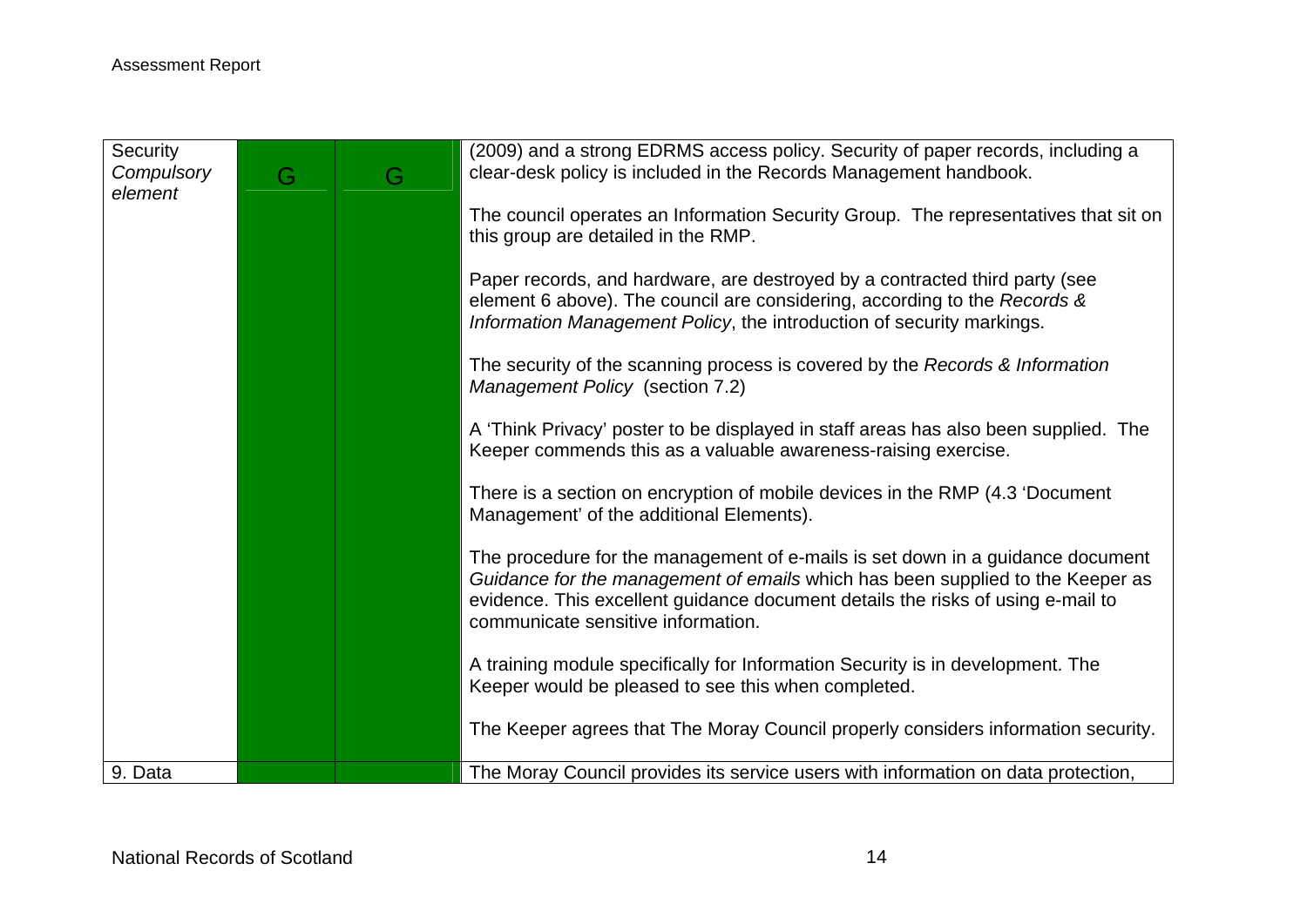| Protection |   |   | including guidance, the council's privacy notice and subject access procedures on<br>their website at: |
|------------|---|---|--------------------------------------------------------------------------------------------------------|
|            | G | G | http://www.moray.gov.uk/moray_standard/page_41179.html                                                 |
|            |   |   | This includes the rights of members of the public, as users of Council services, to                    |
|            |   |   | see their own personal information and 'be provided with information about the uses                    |
|            |   |   | to which it is put'.                                                                                   |
|            |   |   | The council's data protection guidelines, data breach procedures and subject                           |
|            |   |   | access guidelines (as used by council staff) have been provided to the Keeper.                         |
|            |   |   | The Records & Information Management Policy recognises the risk involved with                          |
|            |   |   | keeping information longer than necessary. This policy document also instructs that                    |
|            |   |   | Privacy Impact Assessments should be undertaken when new electronic systems                            |
|            |   |   | are introduced.                                                                                        |
|            |   |   | The slides of a PowerPoint Presentation Access to Information Training have been                       |
|            |   |   | provided as evidence that council staff are properly trained regarding their                           |
|            |   |   | responsibilities under data protection legislation. The records manager has                            |
|            |   |   | responsibility for data protection and staff training in this area.                                    |
|            |   |   | A 'Think Privacy' poster to be displayed in staff areas has also been supplied. The                    |
|            |   |   | Keeper commends this as a valuable awareness-raising exercise.                                         |
|            |   |   | The Moray Council is registered with the Information Commissioner and their                            |
|            |   |   | registration number has been provided. It does not appear that the Licensing Board                     |
|            |   |   | is separately registered.                                                                              |
|            |   |   | The Keeper agrees that The Moray Council has properly considered its                                   |
|            |   |   | responsibilities under the Data Protection Act 1998.                                                   |
|            |   |   |                                                                                                        |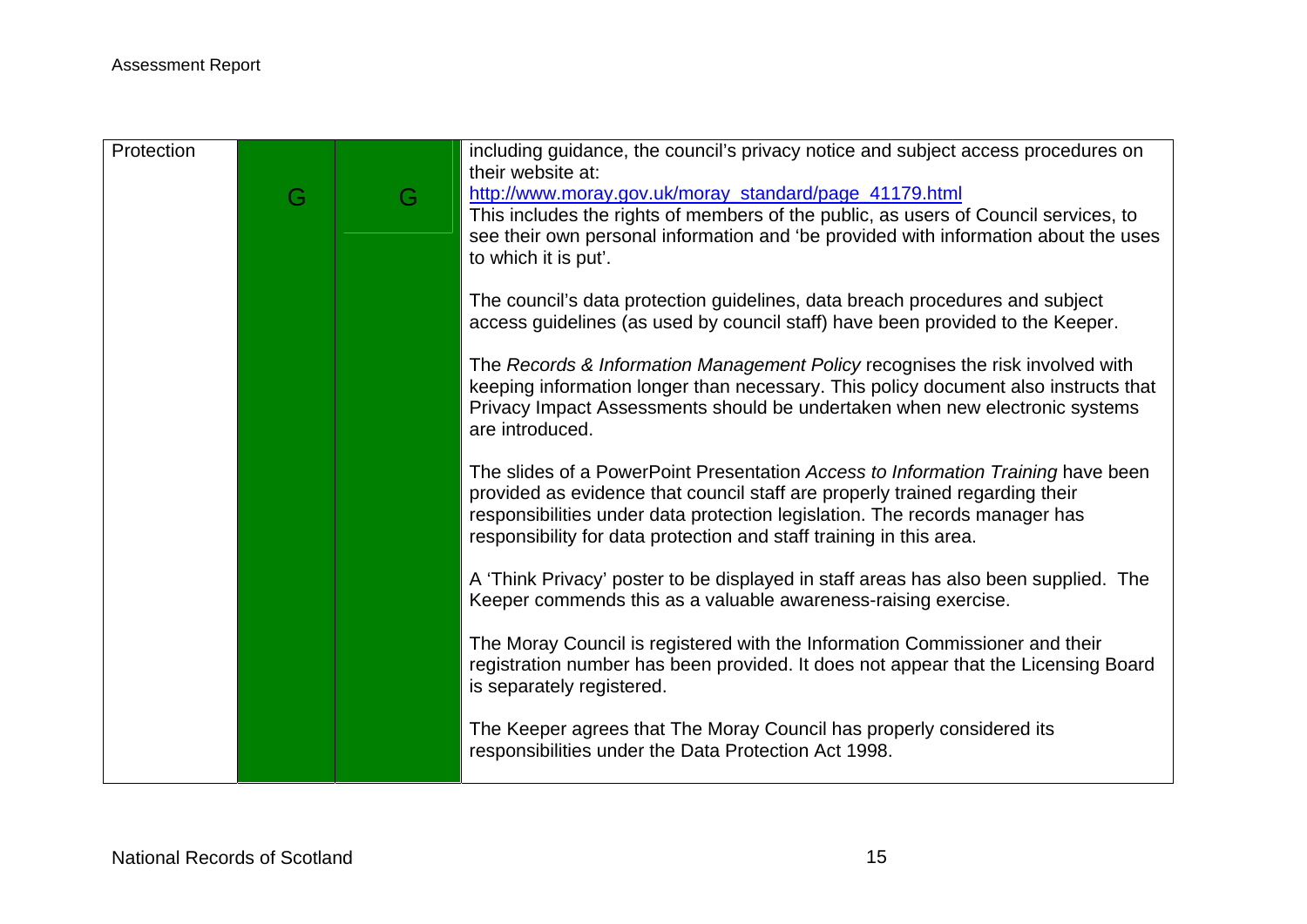| 10. Business<br>Continuity<br>and Vital<br><b>Records</b> |              |              | Moray Council's business continuity and emergency planning statements is<br>publically published at: http://www.moray.gov.uk/moray_standard/page_57166.html<br>and<br>http://www.moray.gov.uk/moray_standard/page_75665.html<br>respectively.                                                                                                                                       |
|-----------------------------------------------------------|--------------|--------------|-------------------------------------------------------------------------------------------------------------------------------------------------------------------------------------------------------------------------------------------------------------------------------------------------------------------------------------------------------------------------------------|
|                                                           |              |              | The council has appointed a business continuity officer, who sits under the<br>Directorate of Environmental Services.                                                                                                                                                                                                                                                               |
|                                                           |              |              | The Moray Council carried out a business impact analysis to inform their Business<br>Continuity plan.                                                                                                                                                                                                                                                                               |
|                                                           |              |              | Services have been asked to identify critical (vital) records. The Keeper commends<br>the principle that this is best done locally. The Keeper understands that this<br>information should be incorporated in the BCS, but this has not yet been done (see<br>element 4 above).                                                                                                     |
|                                                           |              |              | The Keeper agrees that The Moray Council has properly considered business<br>continuity and vital records.                                                                                                                                                                                                                                                                          |
| 11. Audit trail                                           | $\mathsf{A}$ | $\mathsf{A}$ | SharePoint 2010 imposes naming conventions and version control. A Guidelines for<br>Naming Conventions & Version Control staff document has been provided as<br>evidence. The EDRMS, when fully rolled out, will audit the modification of records.<br>As the council appears to have committed to this roll out the issue of audit trail can<br>be agreed on an Improvement Model. |
|                                                           |              |              | Paper files are accounted for in the EDRMS and screen shots have been provided<br>referring to the tracking of current and closed paper files as evidence.                                                                                                                                                                                                                          |
|                                                           |              |              | Version control is covered in additional evidence 4.1 'Digital Continuity' and 4.3                                                                                                                                                                                                                                                                                                  |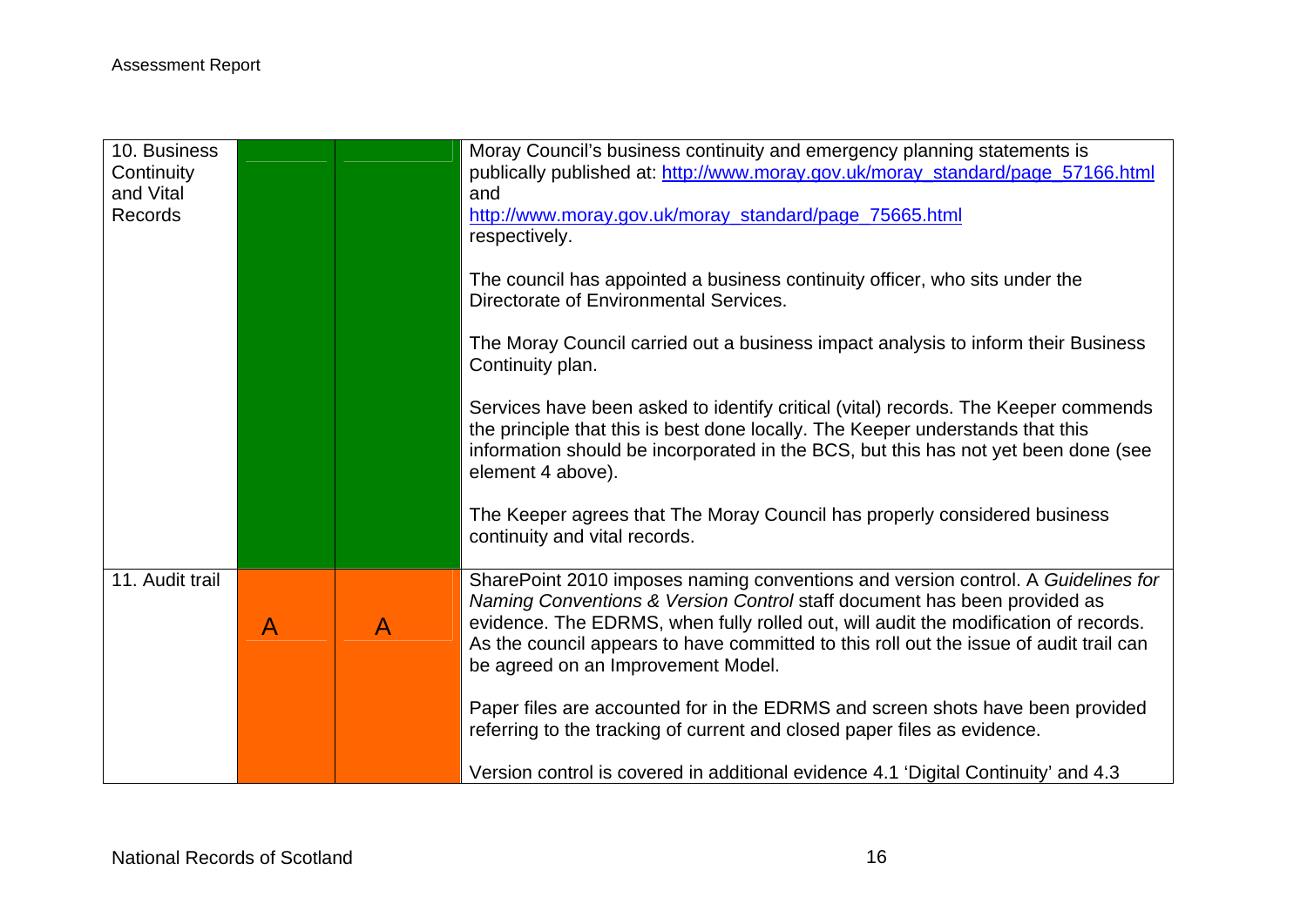|                                    |   |   | 'Document Management' with a recommendation that final versions are saved in pdf<br>or pdf-a (http://www.pdf-archive.com) format. This policy will be combined with an<br>electronic preservation strategy (see element 5 above) to 'prevent future<br>modification or deletion by users'.                                                                                                |
|------------------------------------|---|---|-------------------------------------------------------------------------------------------------------------------------------------------------------------------------------------------------------------------------------------------------------------------------------------------------------------------------------------------------------------------------------------------|
|                                    |   |   | The importance of saving e-mail 'records' to the corporate file plan is stressed in 4.3<br>of the additional elements in the RMP.                                                                                                                                                                                                                                                         |
|                                    |   |   | The council has provided a document Managing a Digital Information Migration<br>Project. This document is labelled 'draft' and therefore does not represent current<br>operations in the council. However, the Keeper thanks the council for the<br>submission and will read it with interest. The draft nature of the document does not<br>affect the general agreement of this element. |
|                                    |   |   | The Keeper agrees this element of The Moray Council RMP on 'improvement<br>model' terms. This means that he is convinced of the council's commitment to<br>implement audit trails fully over time, but would like to request that he is<br>updated as this project progresses.                                                                                                            |
| 12.<br>Competency<br>Framework     |   |   | The competencies required for the records manager post (see Element 2) are<br>provided in a detailed job description and person specification.                                                                                                                                                                                                                                            |
| for records<br>management<br>staff | G | G | The slides of a PowerPoint Presentation Access to Information Training have been<br>provided as evidence that council staff are properly trained regarding their<br>responsibilities under data protection legislation. The records manager has<br>responsibility for data protection and staff training in this area.                                                                    |
|                                    |   |   | Training of staff is allocated a separate section of the Records & Information<br>Management Policy (October 2013 version section 12.0) and the Handbook (v1.0<br>section 22).                                                                                                                                                                                                            |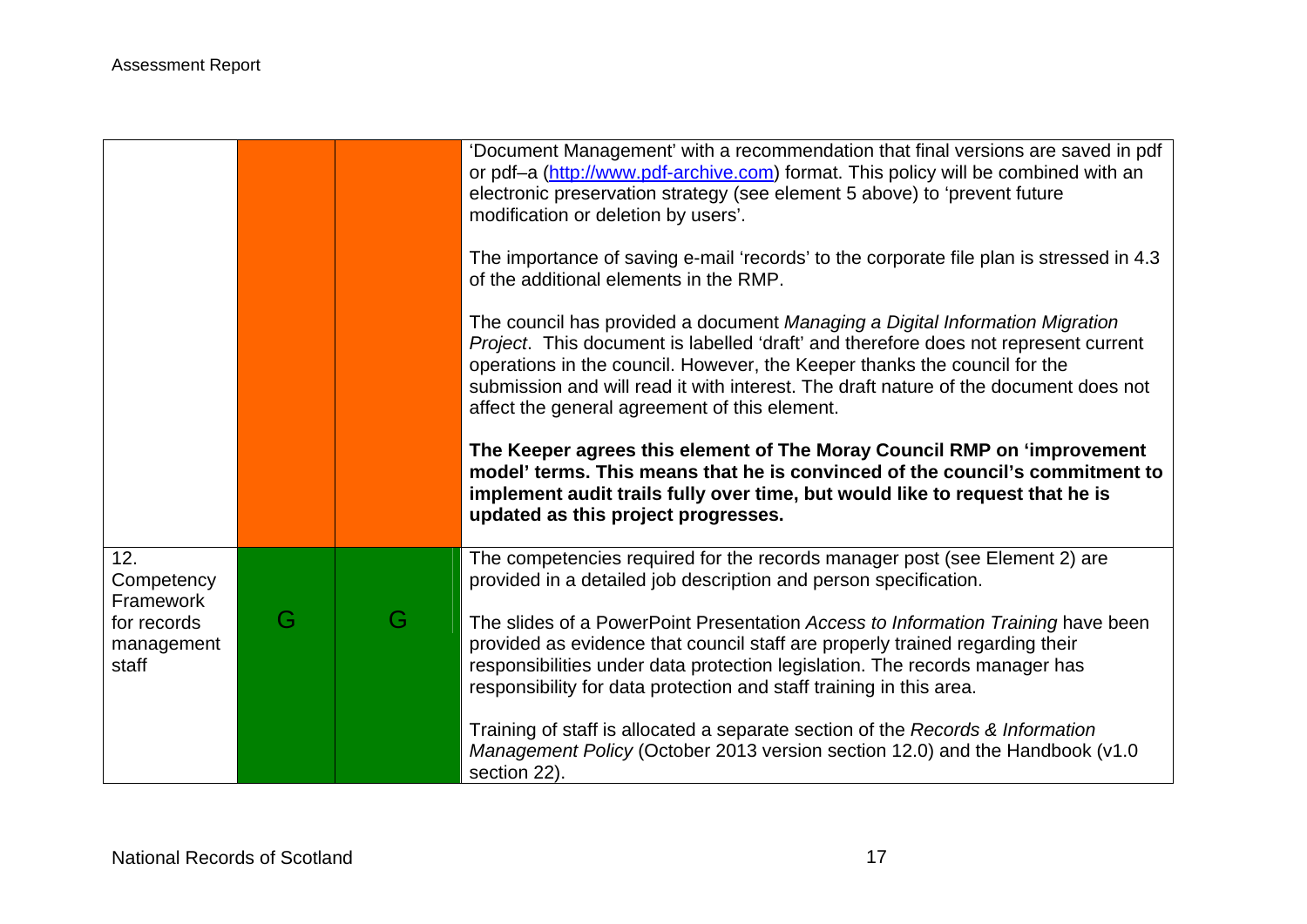$\Gamma$ 

|                                 |     |   | A training module specifically for Records Management is in development. The<br>Keeper would be pleased to see this when completed.                                                                                                                                                                 |
|---------------------------------|-----|---|-----------------------------------------------------------------------------------------------------------------------------------------------------------------------------------------------------------------------------------------------------------------------------------------------------|
|                                 |     |   | Many of the documents which form the information management library are<br>available on the intranet for staff. All documents have been grouped into one area:<br>Reference/ Records Management. Moray Council has included a screen shot of<br>how this appears as part of their evidence package. |
|                                 |     |   | The Keeper agrees that the person identified at element two has appropriate skills<br>to implement the RMP and that The Moray Council properly consider records<br>management training for their staff.                                                                                             |
| 13.<br>Assessment<br>and Review |     |   | The Moray Council has an internal audit service and they commit to auditing 'one or<br>two elements of the plan each year'. This RM audit has been built into the service's<br>work plan.                                                                                                           |
|                                 | G   | G | Retention and Disposal schedules will be reviewed on an ongoing basis (Retention<br>& Disposal Schedule for Documents and Records section 1.9)                                                                                                                                                      |
|                                 |     |   | The Records & Information Management Policy, but not the RMP, mentions the<br>ARMS improvement framework. It is not thought that The Moray Council have used<br>that framework as yet.                                                                                                              |
|                                 |     |   | The Keeper agrees that The Moray Council has put an assessment mechanism in<br>place.                                                                                                                                                                                                               |
| 14. Shared<br>Information       |     |   | The Moray Council has supplied its Data Sharing Code of Practice as evidence as<br>well as staff guidance from the Grampian Data Sharing Partnership:<br>http://www.moray.gov.uk/downloads/file64267.pdf                                                                                            |
|                                 | G – | G |                                                                                                                                                                                                                                                                                                     |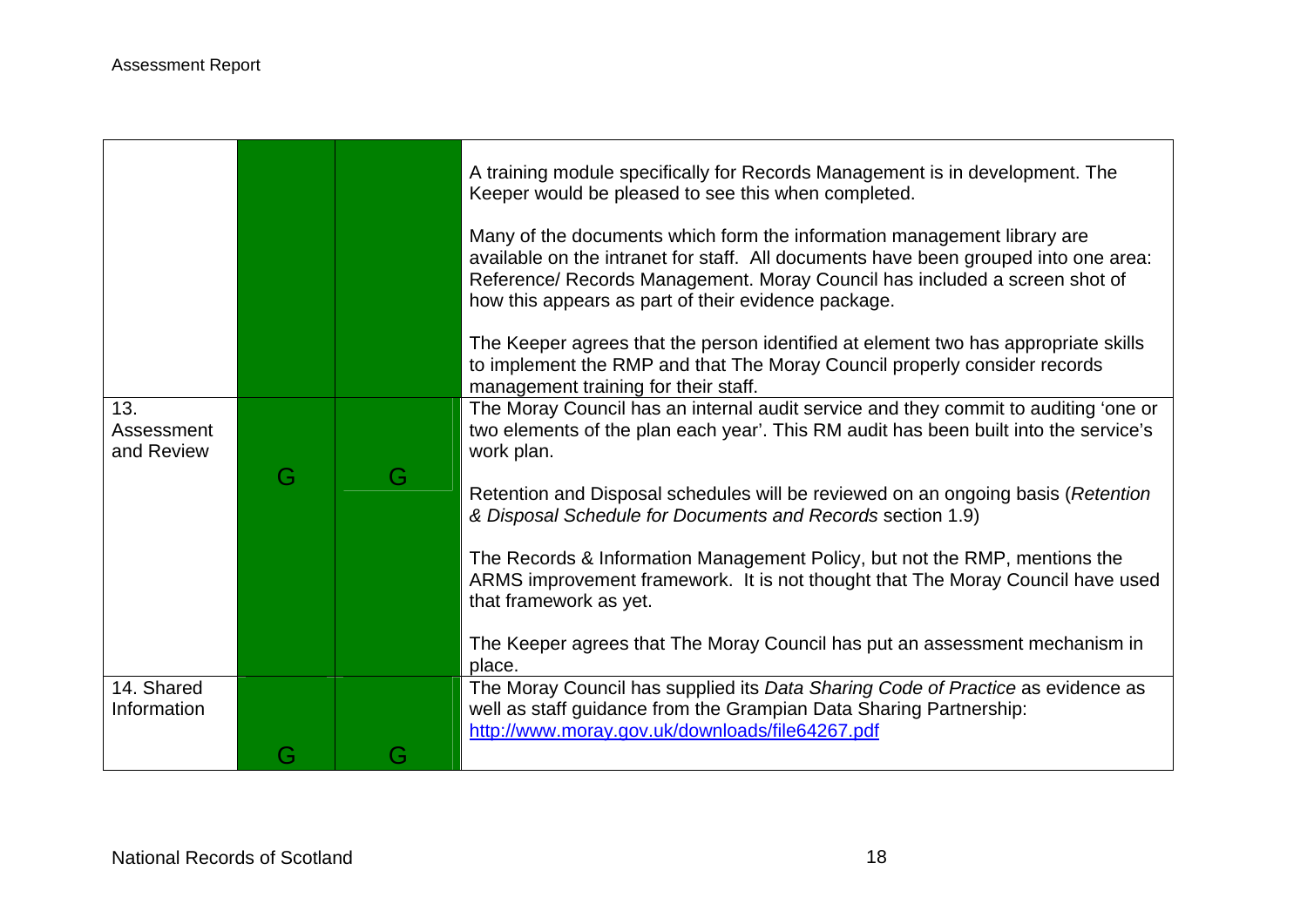

#### **General Notes on RMP**

The Moray Council RMP has been approved by Roderick Burns, Chief Executive and by Rhona Gunn, Head of Legal & Democratic Services and Clerk to the Licensing Board.

The council undertakes to work towards the standards laid out in ISO15489 - *Information and documentation -- Records management*.

The RMP has been created with the input of many different service areas in the council.

The council has set up a Records Management Liaison Group. Their remit specifically mentioning PRSA has been supplied to the Keeper. The Keeper commends the idea, in a large public authority, of setting up local records management 'champions' in service areas.

The RMP includes additional elements appropriate to the size and complexity of a local authority. The Keeper welcomes these additions as they strengthen the RMP as a business tool and help to tailor the RMP to the needs of The Moray Council. The Keeper also especially commends the guidance on email management (Appendix 46).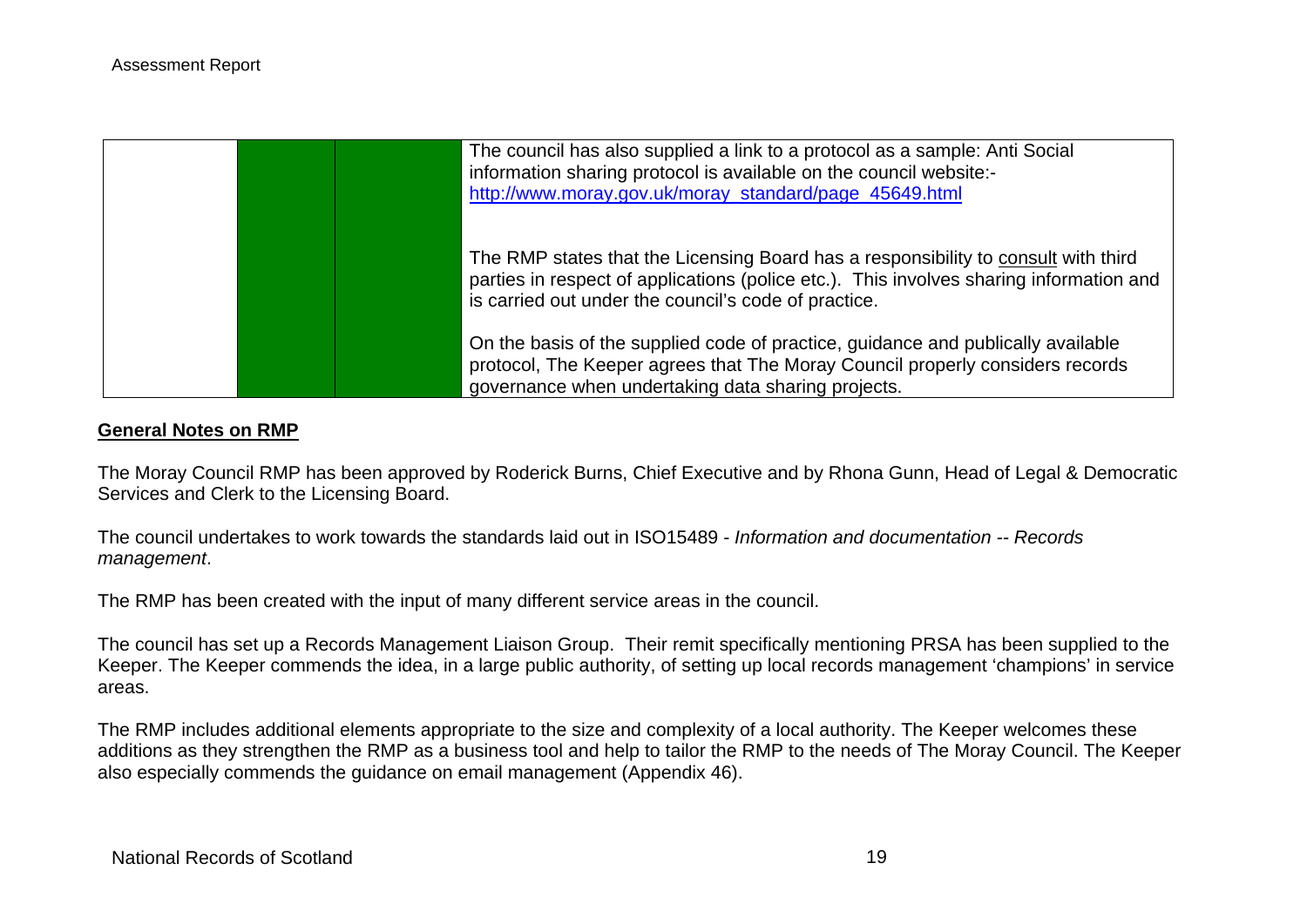*Third Party Contractors*: The RMP (section 3.0) refers to its application in the case that the council enters into partnership or contractual arrangements. The issue of third party contractors carrying out council functions is mentioned repeatedly (for example in Element 14, last paragraph of text or *Records Management Handbook* section 2). Overall, it seems that The Moray Council has correctly identified the importance of passing on records management responsibilities when drafting contracts with these third parties (see Element 4 above).

*Designing Better Services*: The Moray Council records management procedures are part of an ongoing council programme entitled 'Designing Better Services'. This programme, focusing on standardisation, simplification and sharing, is designed to promote service improvement and to 'release financial efficiencies'. See<http://www.moray.gov.uk/minutes/data/MC20081105/Item%207.pdf>for example.

# **6. Keeper's Summary**

Elements **1 - 14** that the Keeper considers should be in a public authority records management plan have been properly considered by **The Moray Council** and **Moray Licensing Board**. Policies and governance structures are in place to implement the actions required by the plan.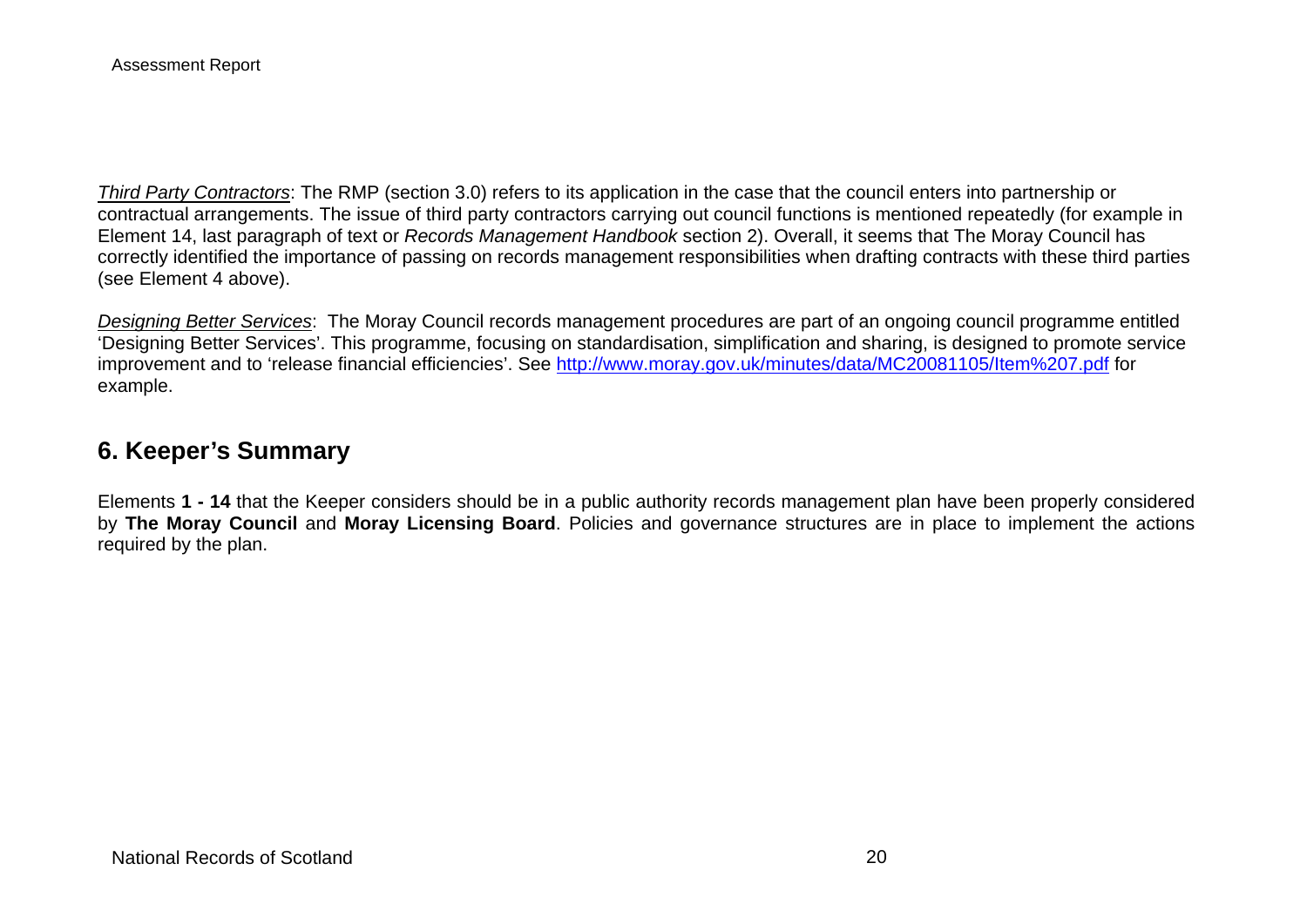## **7. Keeper's Determination**

Based on the assessment process detailed above, the Keeper **agrees** the RMP of **The Moray Council** and **Moray Licensing Board**.

 The Keeper recommends that **The Moray Council** and **Moray Licensing Board** should publish its agreed RMP as an example of good practice within the authority and the sector.

This report follows the Keeper's assessment carried out by,

…………………………………… …………………………………

Remar

Robert Fathry m

Pete Wadley **Robert Fotheringham** Public Records Officer **Public Records Officer** Public Records Officer